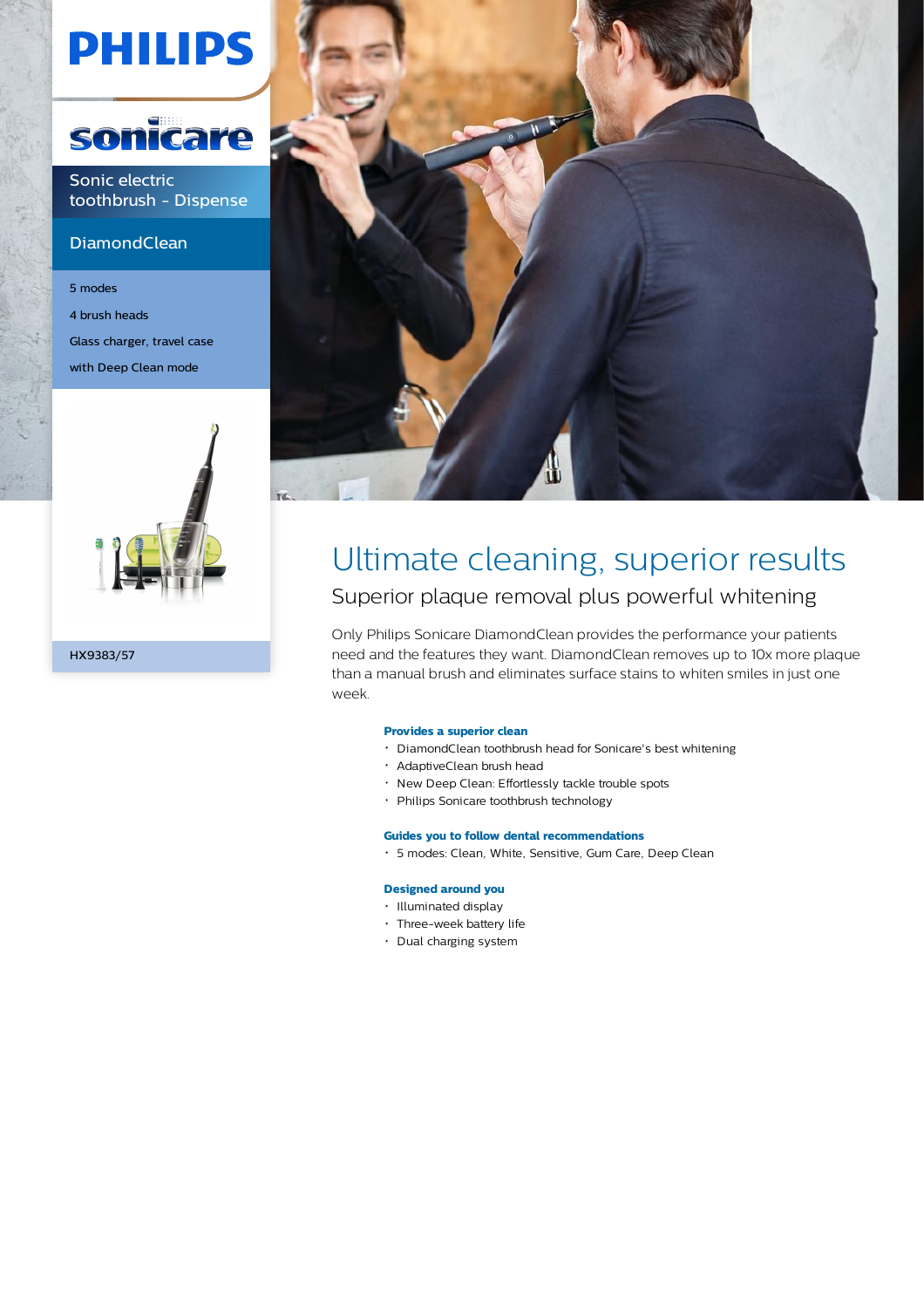# **Highlights**

#### **DiamondClean brush head**



DiamondClean toothbrush head, Philips Sonicare's best whitening brush head, has diamond shaped, medium stiffness bristles to effectively yet gently scrape away plaque. This Philips Sonicare electric toothbrush provides an exceptional cleaning and whiter teeth compared to a manual toothbrush.

#### **AdaptiveClean brush head**



Soft, flexible sides made of rubber allow the bristles to conform to the unique shape of patients' teeth and gums to provide up to 4x more surface contact\*. The brush head's flexibility helps the bristles gently track along the gumline and absorb excessive brushing pressure. Enhanced sweeping motion delivers a unique in-mouth feel and superior cleaning along the gumline and in hard-to-reach areas\*. Proven to remove10x more plaque than a manual toothbrush in hard-to-reach areas\*.

#### **Five brushing modes**



Includes the stain-removing White mode, clinically proven to whiten teeth in as little as one week.

#### **Deep Clean mode**



Our all-new Deep Clean mode delivers an exceptional clean in hard-to-reach places. The unique motion of the brush head in this mode plus an extended three-minute brushing time makes it the ideal choice when you want to pay extra attention to trouble spots.

#### **Charging system**



Innovative glass charger and station for home use, plus portable charging case with laptopready USB and wall plug for travel.

#### **Illuminated display**



When on, unique backlight indicates selected mode. When off, display becomes invisible for a clean look.

#### **Rechargeable battery**



When fully charged, DiamondClean has enough battery life for three weeks of regular use.

#### **Sonic technology**



Drives fluid between the teeth and along the gumline for a powerful yet gentle clean.